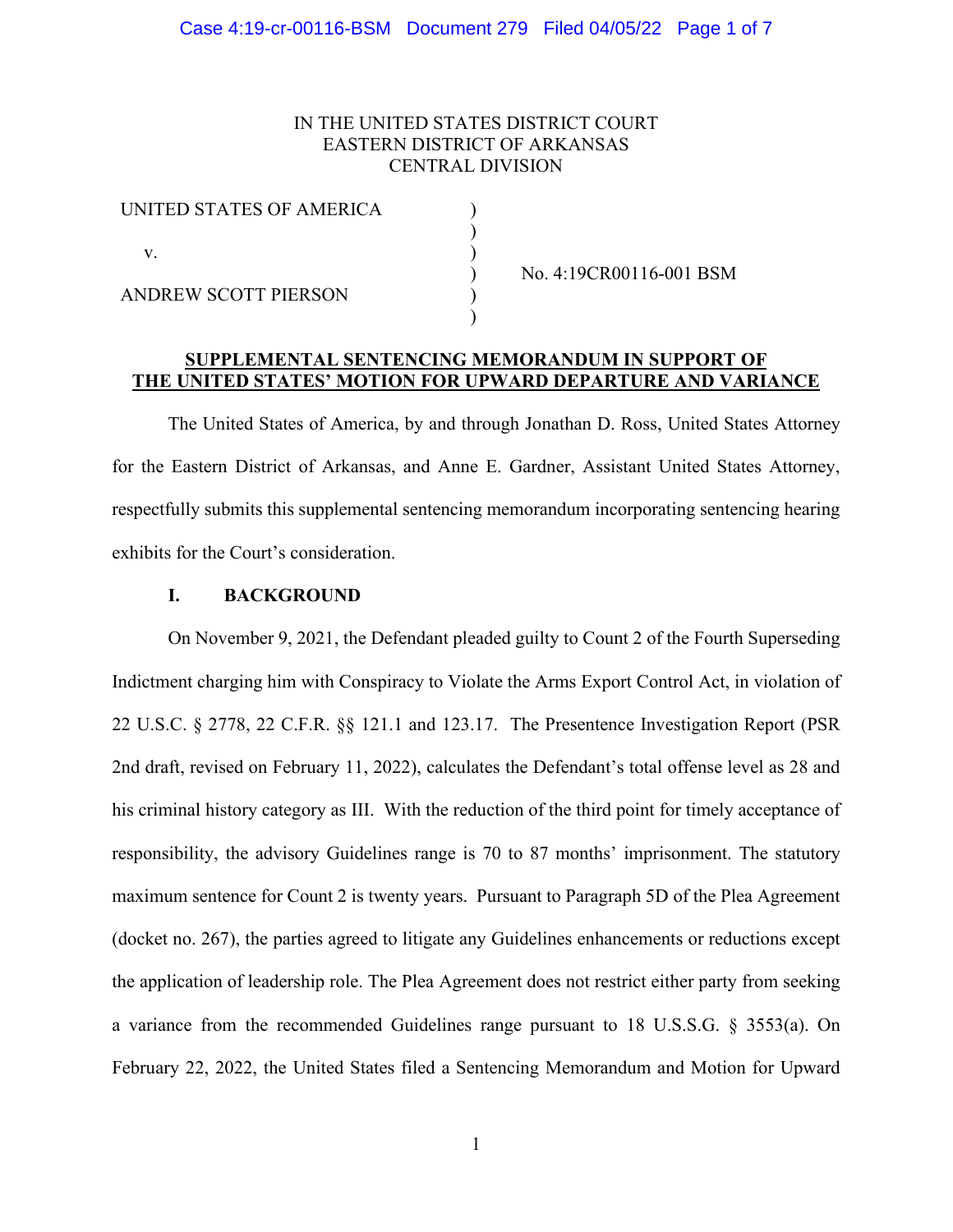### Case 4:19-cr-00116-BSM Document 279 Filed 04/05/22 Page 2 of 7

Departure and Variance (docket no. 273). The United States requested a hearing at which to present evidence and testimony. The hearing is set for April 20, 2022 from 1:00 p.m. to 2:00 p.m. In anticipation of that hearing, the United States submits this supplemental memorandum attaching Exhibits and further outlining the substance of anticipated witnesses' testimony.

# **II. EVIDENCE**

From November 2014, until December 2018, the Defendant was a fugitive from justice in the United States who participated in a firearm manufacturing and repair operation in Laredo Nuevo, Mexico (the Operation). In the Operation, the Defendant used parts and equipment shipped across the border to repair firearms and convert 80% lower AR-type receivers into functioning weapons for use by drug cartels, specifically, the "Cartel Del Noreste" (CDN) in Nuevo Laredo, Mexico, and the "Cartel Jalisco Nueva Generacion" (CJNG) in Guadalajara, Mexico. The Defendant was associated in the Operation with Julio Garcia, co-defendant Maria Almendarez's brother, who was a Mexican national living in Nuevo Laredo. Maria Almendarez and Julio Garcia worked in the Operation at the direction of the Defendant. In September 2018, Julio Garcia went missing and is thought to have been executed by CDN.

Beginning in or about 2014 and continuing to December 2018, the Defendant ordered firearm parts and firearm manufacturing materials and equipment on the Internet that were delivered to Maria Almendarez in Laredo, Texas. Maria Almendarez, in coordination with others, transported the firearm parts and firearm manufacturing materials and equipment across the Mexican border and delivered them to an auto repair shop in Nuevo Laredo operated by the Defendant, to the Defendant's residence at 1449 Jalisco Street, Nuevo Laredo, and to a nearby residence later occupied by the Defendant's mother. Cash proceeds generated from the Operation were given by the Defendant to Maria Almendarez, who transported the cash from Mexico to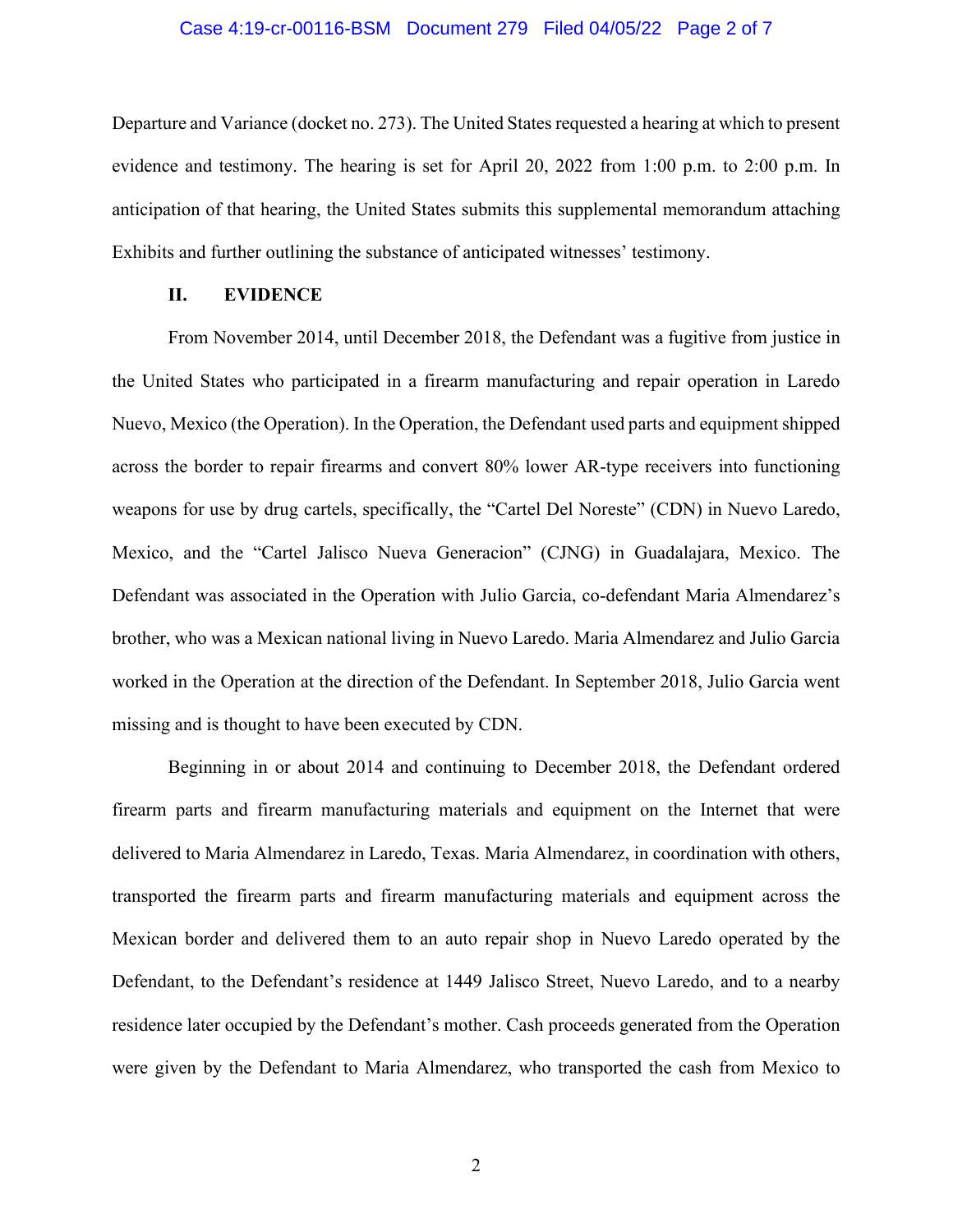### Case 4:19-cr-00116-BSM Document 279 Filed 04/05/22 Page 3 of 7

Laredo, Texas and deposited it into a Bank of America account in the name of Oscar Almendarez. The Defendant used this account to pay for Internet orders in the names of other individuals, including Oscar Almendarez DBA Preppers Supply.

In September 2018, following the disappearance of Julio Garcia, Maria Almendarez refused to return to Mexico. Thereafter, the Defendant and Maria Almendarez recruited new individuals to work in the Operation. In October and November 2018, the Defendant instructed Abraham Calderon, Alejandro Quiroz, and Enrrique Olivas to set up bank accounts in their names and the names of the following fictitious businesses: Calderon Parts (Calderon), ACR Restorations and Quiroz Restorations (Quiroz), and ACR Restorations (Olivas). From November 2018 to December 2018, the Defendant funded and used these accounts to pay for firearm parts and equipment he ordered on the Internet and had shipped to locations in Laredo, Texas, including 313 W. Elm Street. Thereafter, the items were transported by Quiroz and others across the Mexican border to the Defendant's residence in Nuevo Laredo, Mexico.

On or about December 11, 2018, Mexican authorities conducted a search at the Defendant's residence located at 1449 Jalisco Street, Nuevo Laredo, Mexico. As part of the search, photographs of the residence were taken and preserved. As part of the further investigation, photographs of items seized from the residence were taken in a warehouse setting and preserved. In 2020, as part of the United States prosecution of the Defendant in the Eastern District of Arkansas, the United States received from the Mexican Government copies of the photographs taken during the search of the Defendant's residence, as well as photographs documenting the items seized. These photographs are attached to this Supplemental Brief as Exhibits 1 through 39 and are further described below:

# **Exhibit Description**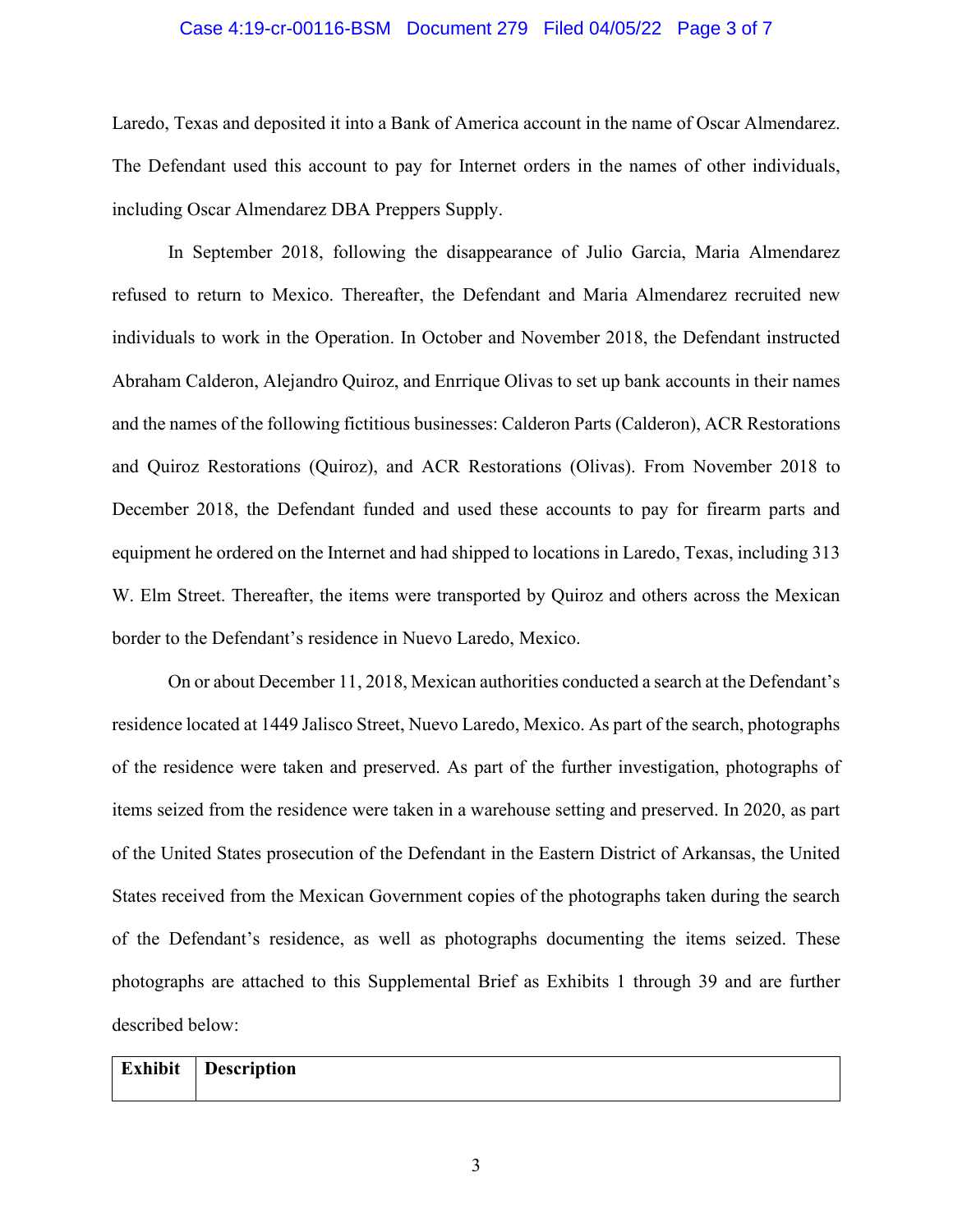# Case 4:19-cr-00116-BSM Document 279 Filed 04/05/22 Page 4 of 7

| $\mathbf{1}$   | Stairway to second floor of residence                                                       |
|----------------|---------------------------------------------------------------------------------------------|
| $\overline{2}$ | Hallway on second floor of residence w/ bead blasting machine used in finishing<br>firearms |
| 3              | Tote containing rifle shell casings                                                         |
| 4              | Tote containing firearm parts                                                               |
| 5              | Drill press and milling machines in second floor bedroom                                    |
| 6              | Metal bending press for AK receivers and drill press /milling machines                      |
| 7              | Metal bending press for AK receivers                                                        |
| 8              | Buckets and totes of various gun parts                                                      |
| 9              | Flatbed truck with items removed from residence                                             |
| 10             | Tote containing pistol grips for long guns                                                  |
| 11             | Tote containing gun stocks and feed tray covers                                             |
| 12             | Tote containing AK flats                                                                    |
| 13             | High capacity magazines                                                                     |
| 14             | AR-15 lower receiver cutting templates                                                      |
| 15             | Bucket of smaller-caliber shell casings                                                     |
| 16             | Bucket of rifle shell casings                                                               |
| 17             | Tote of rifle casings                                                                       |
| 18             | Bucket of shell casings                                                                     |
| 19             | Box of bullets                                                                              |
| 20             | Several boxes of bullet primers                                                             |
| 21             | 1000 count bags of .223 caliber bullets                                                     |
| 22             | Bag of .50 caliber casings                                                                  |
| 23             | Bags of abrasive material and gun bluing chemicals                                          |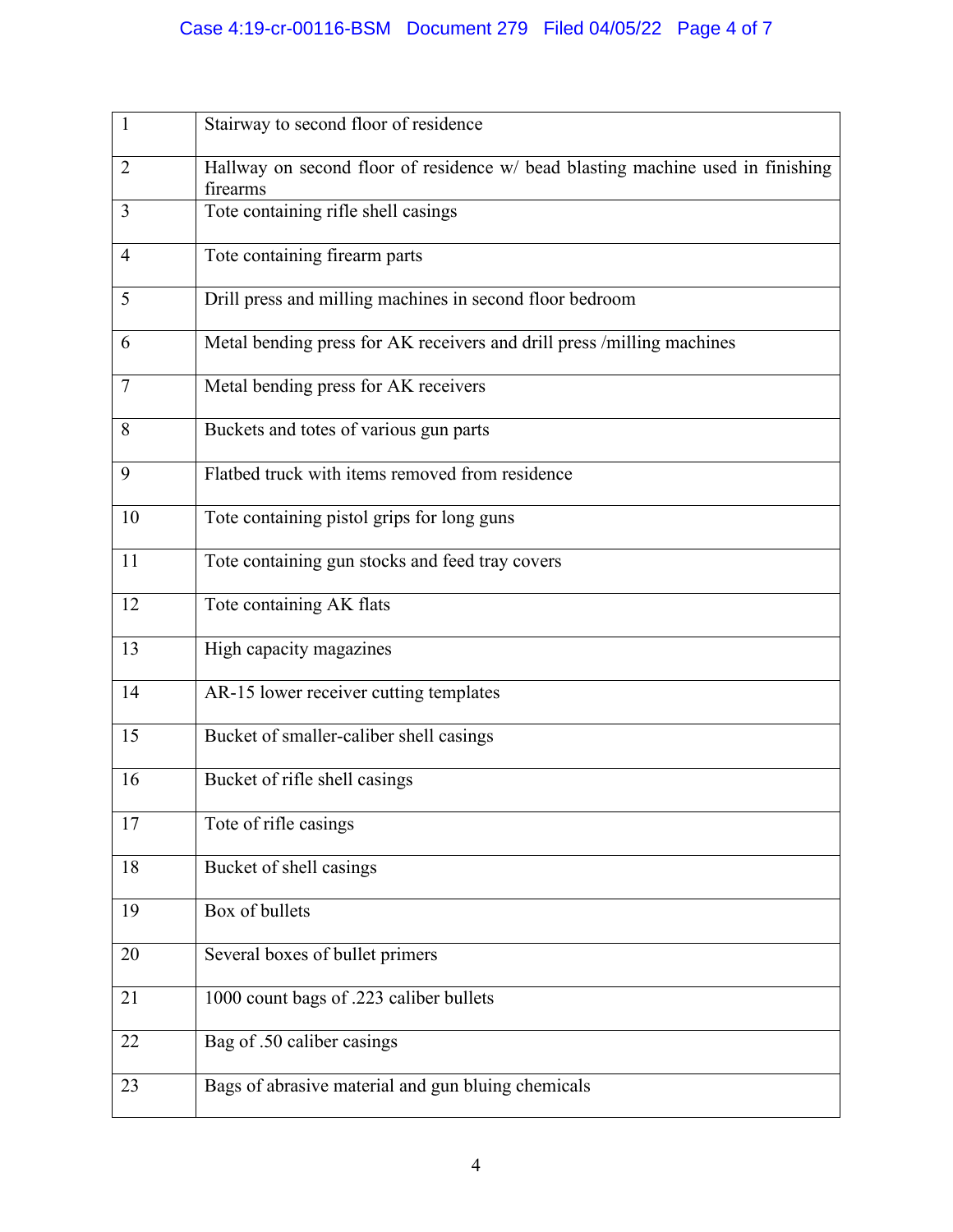# Case 4:19-cr-00116-BSM Document 279 Filed 04/05/22 Page 5 of 7

| 24 | Pile of triggers                                                    |
|----|---------------------------------------------------------------------|
| 25 | Tote of machine gun barrels                                         |
| 26 | AR-15 bolt carrier groups, M203 grenade launch tubes                |
| 27 | Grenade launch tubes                                                |
| 28 | Machine gun muzzle device                                           |
| 29 | Machine gun side plates                                             |
| 30 | Machine gun side plate                                              |
| 31 | Machine gun barrel                                                  |
| 32 | Partially milled AR-15 lower receivers                              |
| 33 | Numerous partially assembled AK receivers                           |
| 34 | Bent and partially cut out AK receiver flats                        |
| 35 | AR-15 $jig$                                                         |
| 36 | AR-15 and pistol jigs                                               |
| 37 | Dies for assembling ammunition                                      |
| 38 | Tote of unfinished pistol frames                                    |
| 39 | Ghost Gunner CNC machine used to complete 80% lower AR-15 receivers |

During the investigation, the United States subpoenaed records of firearm parts suppliers from whom the Defendant placed Internet orders. The order forms confirm various firearm components, manufacturing equipment, and tactical gear ordered by the Defendant and shipped to co-conspirators in Laredo, Texas. These parts, equipment, and tactical gear were destined to be smuggled across the Mexican border to the Defendant in Nuevo Laredo, Mexico. Some of the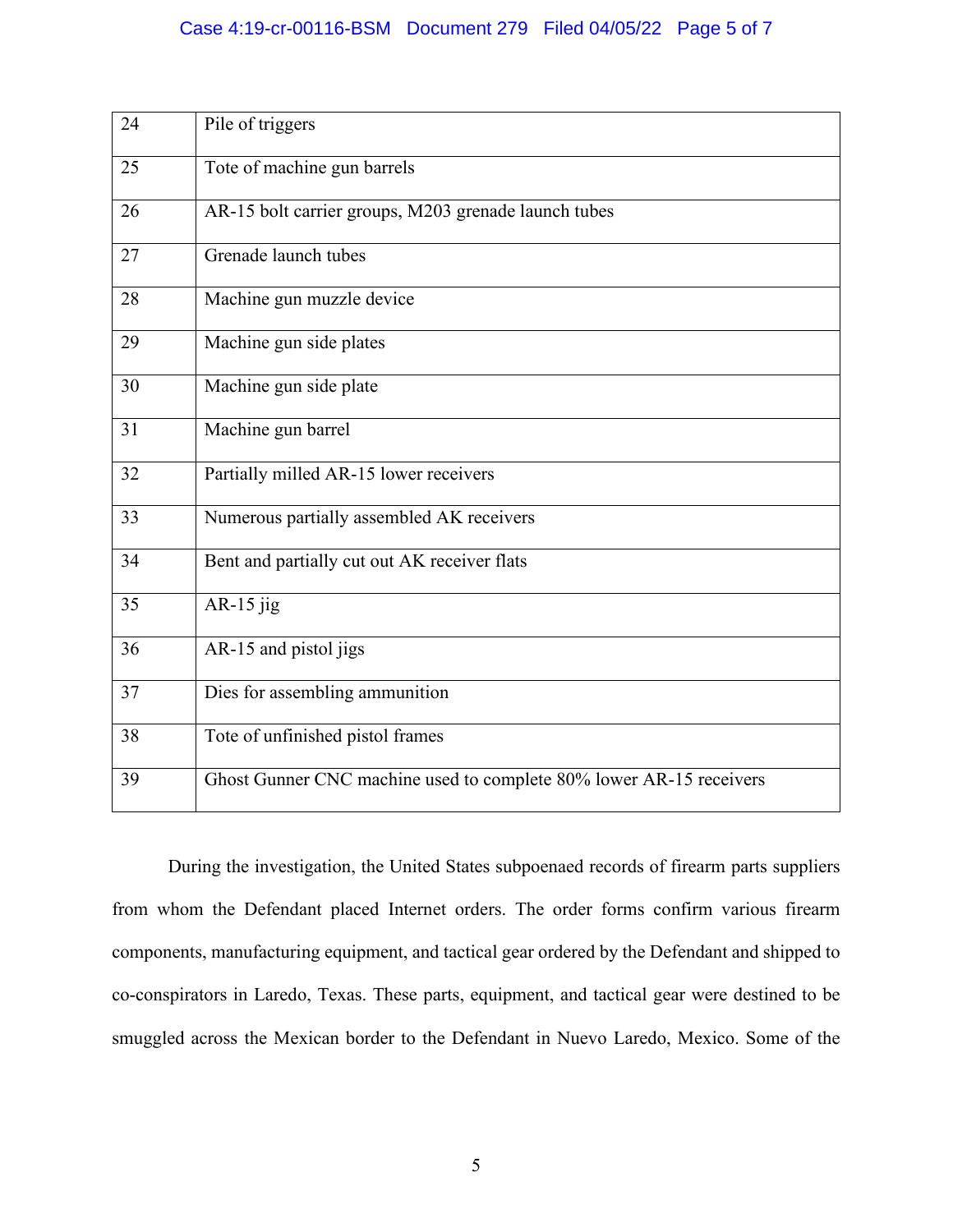receipts from November and December 2018 are attached to this Supplemental Brief as Exhibits

40 through 50 and are further described below:

| <b>Exhibit</b> | <b>Description</b>                                                                 |
|----------------|------------------------------------------------------------------------------------|
|                |                                                                                    |
| 40             | Receipt from Gunbroker.com, 11/16/2018, \$2100 for Ghost Gunner, to be delivered   |
|                | to 313 W. Elm St., Laredo, TX                                                      |
| $40-A$         | Receipt from Amazon, 11/23/2018, \$1800 for Ghost Gunner II machine and \$77.40    |
|                | for AR-15 Starter Kit, to be delivered to 313 W. Elm St., Laredo, TX               |
| 41             | Receipt from Brownells, Inc. 11/14/2018 for AR-15 lower receivers and upper        |
|                | receivers to be delivered to 313 W. Elm St., Laredo, TX                            |
| 42             | Receipt from Barrett Firearms Manufacturing, Inc., 12/8/2018, \$4,967 for Upper    |
|                | Receiver Kit, M82A1, .50 caliber, 20" blac, to be delivered to 313 W. Elm St.,     |
|                | Laredo, TX                                                                         |
| 43             | Receipt HK Parts, 12/10/2018, 9mm SEF Full Auto Trigger Pack, to be delivered to   |
|                | 313 Elm St., Laredo, TX                                                            |
| 44             | Receipt Centerfire Systems, 12/10/2018, MWG AR-15 M-16 .223/5.56 90 round          |
|                | drum magazine, \$1079.88, Factory Glock G22 Gne 3 40S&W Replacement parts kit,     |
|                | \$599.98, to be delivered to Enrrique Olivas, 7305 San Dario Ave, #363, Laredo, TX |
| 45             | Receipt Amazon, 11/29/2018, various small firearm parts totaling \$240.32, to be   |
|                | delivered to 313 W. Elm St., Laredo, TX                                            |
| 46             | Receipt Botach, Inc., 11/26/2018, seven (7) LonFri Tactical Ballistic Helmets,     |
|                | \$1429.64, to be delivered to 313 W. Elm St., Laredo TX                            |
| 47             | Internet communication with LongFri in regard to ordering 25 LongFri Tactical      |
|                | Ballistic Helmets size large, and 25 LongFri Tactical Ballistic Helmets size XL    |
| 48             | Receipt Infidel Body Armor, 11/14/2018, \$1199.00 for 6 body armor plate sets, to  |
|                | be delivered to 313 W. Elm St., Laredo, TX                                         |
| 49             | Receipt Infidel Body Armor, 11/19/2018, \$1799.99 for 9 body armor plate sets, to  |
|                | be delivered to 313 W. Elm St., Laredo, TX                                         |
| 50             | Receipt IDO Tactical, \$760, tactical elbow and knee pads (10), magazine pouches   |
|                | $(27)$ , leg holster $(1)$ , to be delivered to 313 W. Elm St., Laredo, TX         |

The above photographs and receipts are from the time period of November 2018 through December 2018, during which timeframe, the Defendant was running the Operation from his residence in Nuevo Laredo. Julio Garcia had been missing since September 2018, and Calderon, Quiroz, and Olivas participated in the Operation through setting up of bank accounts, providing personal information that the Defendant used to place Internet orders, and transporting parts across the border. The Defendant was the individual responsible for the actual firearm manufacture and